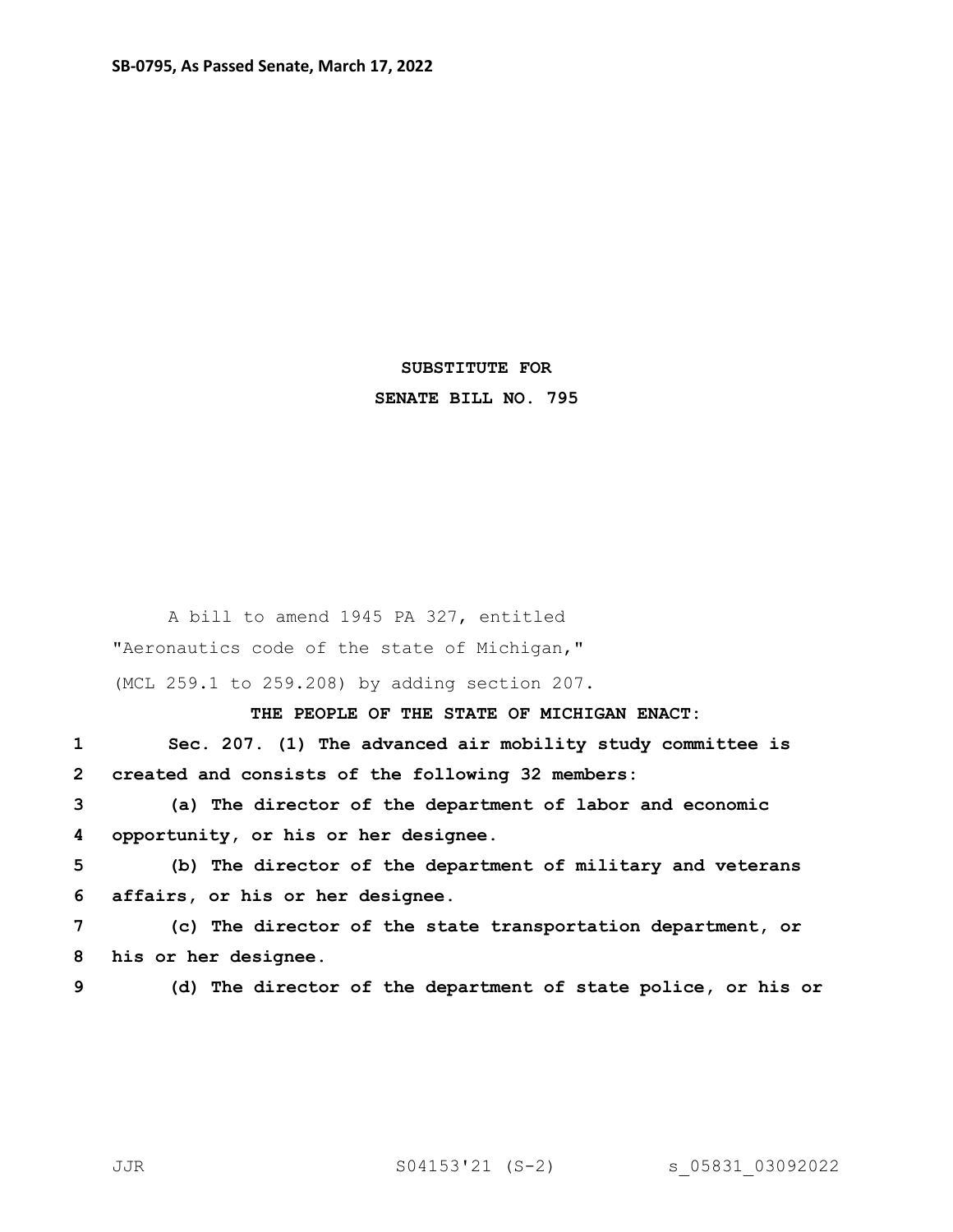**her designee.**

**(e) The following 22 members appointed by the governor:**

**(***i***) One member representing the Michigan Municipal League.**

 **(***ii***) Two members who are from different cities, each with a population greater than 150,000.**

 **(***iii***) One member from a city, township, or village with a population of less than 100,000.**

 **(***iv***) One member from a township with a population of 70,000 or more.**

 **(***v***) One member from a township with a population of less than 70,000.**

 **(***vi***) One member representing the Michigan Townships Association.**

 **(***vii***) One member representing the Michigan Association of Counties.**

 **(***viii***) One member representing a metropolitan planning organization.**

**(***ix***) One member representing a university in this state.**

**(***x***) One member representing a community college in this state.**

 **(***xi***) Three members representing the advanced air mobility industry.**

 **(***xii***) One member representing an organization in this state that helps individuals with disabilities.**

**(***xiii***)Two members representing the business community.**

 **(***xiv***) One member representing an organization in this state that represents underserved transportation areas.**

 **(***xv***) One member representing an airport located in a county with a population of 1,500,000 or more.**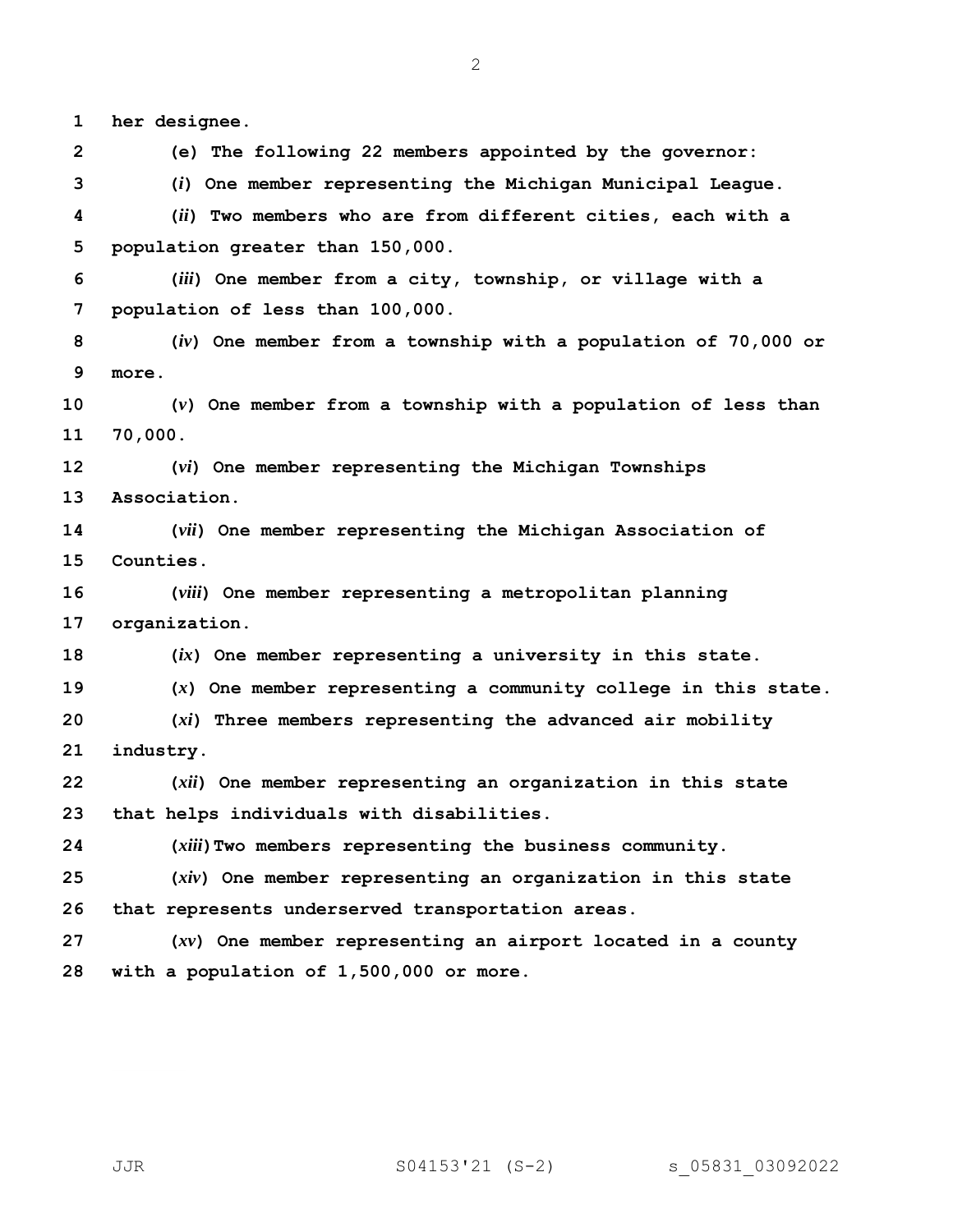**(***xvi***) One member representing an airport located in a county with a population of less than 1,500,000.**

**(***xvii***) One member representing county sheriffs.**

 **(***xviii***) One law enforcement official of a city, township, or village.**

**(f) Three members appointed by the senate majority leader.**

 **(g) Three members appointed by the speaker of the house of representatives.**

 **(2) An individual with the authority to appoint a member of the committee under subsection (1)(e), (f), or (g) must appoint that member of the committee not later than 30 days after the effective date of the amendatory act that added this section. A member of the committee appointed under subsection (1)(e), (f), or (g) serves at the pleasure of the individual who appointed that member of the committee.**

 **(3) The senate majority leader shall designate 1 of the members of the committee described in subsection (1)(f) to serve as cochairperson of the committee. The speaker of the house of representatives shall designate 1 of the members of the committee described in subsection (1)(g) to serve as cochairperson of the committee. The cochairperson designated by the senate majority leader shall call the first meeting of the committee. The committee shall meet at least quarterly, or more frequently at the call of a cochairperson or at the request of 17 or more members.**

 **(4) A majority of the members of the committee constitutes a quorum for transacting business. A vote of 17 or more of the members of the committee serving is required for any action of the committee.**

**(5) The committee shall conduct its business in compliance** 

JJR S04153'21 (S-2) s\_05831\_03092022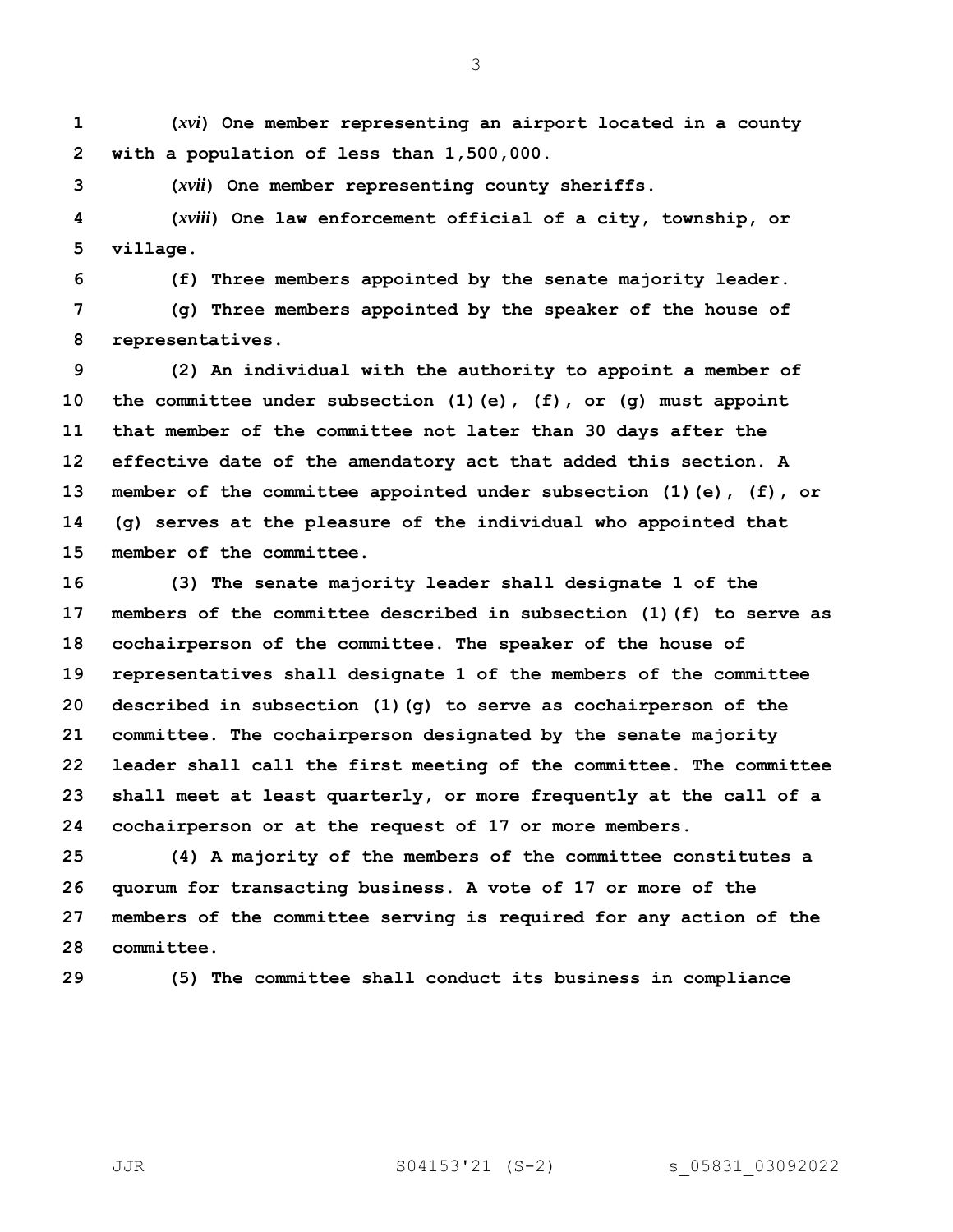**with the open meetings act, 1976 PA 267, MCL 15.261 to 15.275.**

 **(6) A writing that is prepared, owned, used, possessed, or retained by the committee in performing an official function is subject to the freedom of information act, 1976 PA 442, MCL 15.231 to 15.246.**

 **(7) A member of the committee is not entitled to compensation for service on the committee but the committee may reimburse a member for actual and necessary expenses incurred in serving.**

**(8) The committee shall do all of the following:**

 **(a) Review current laws in this state that could impact the advanced air mobility industry and discuss necessary revisions.**

 **(b) Identify potential laws in this state that will create jurisdictional consistency for advanced air mobility operations throughout this state.**

 **(c) Foster public acceptance and awareness by creating an outreach campaign to educate the general public and lawmakers about advanced air mobility technology and its benefits.**

 **(d) Collaborate with local governments to identify the best ways to integrate advanced air mobility into transportation plans. (e) Not later than 2 years after the effective date of the amendatory act that added this section, submit a report regarding the committee's activities described in this subsection that includes recommendations for administrative or legislative action to the governor, the secretary of state, the senate majority leader, and the speaker of the house of representatives.**

 **(9) The committee is dissolved 2 years after the effective date of the amendatory act that added this section.**

 **(10) Except as authorized by law, a county, city, village, or township shall not enact or adopt an ordinance, policy, or rule**